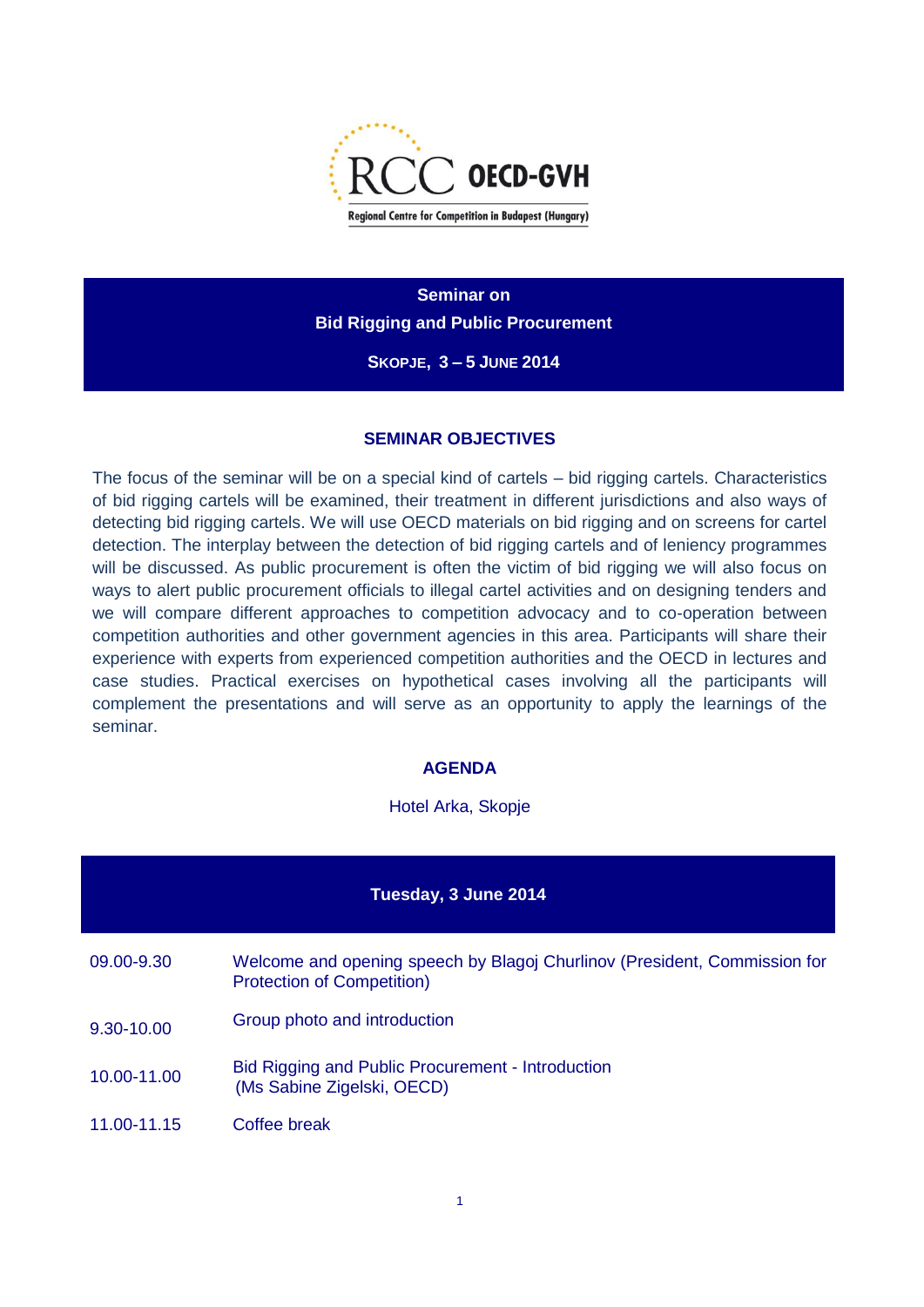| 11.15-12.15 | The OECD Checklist to Detect Bid Rigging in Public Procurement<br>(Mr Antonio Capobianco, OECD)                                                       |
|-------------|-------------------------------------------------------------------------------------------------------------------------------------------------------|
| 12.15-13.45 | Lunch                                                                                                                                                 |
| 13.45-14.45 | Leniency Regimes, Bid Rigging and Screens<br>(Mr Antonio Capobianco, OECD)                                                                            |
| 14.45-15.00 | Coffee break                                                                                                                                          |
| 15.00-15.45 | Case Study: Romanian Bid Rigging Case<br>(Ms Raluca Filip, Competition Council of Romania)                                                            |
| 15.45-17.00 | Hypothetical Case Exercise: The Chlorine Hypothetical – Detection of a Bid<br><b>Rigging Scheme</b><br>(Antonio Capobianco and Sabine Zigelski, OECD) |
| $18:45 -$   | Welcome dinner - meeting in the hotel reception                                                                                                       |

| Wednesday, 4 June 2014 |                                                                                                                                                                                       |  |
|------------------------|---------------------------------------------------------------------------------------------------------------------------------------------------------------------------------------|--|
| 09.30-10.15            | Case Study: Bid Rigging Case<br>(Ms Valentina Nikolova, Commission for Protection of Competition)                                                                                     |  |
| 10.15-11.15            | Fighting Bid Rigging - The Hungarian Experience<br>(Mr András Pünkösty, GVH, Hungary)                                                                                                 |  |
| 11.15-11.30            | <b>Coffee break</b>                                                                                                                                                                   |  |
| 11.30-12.00            | <b>Case Study Ukraine</b><br>(Mr Vladyslav Udovichenko, Antimonopoly Committee of Ukraine)                                                                                            |  |
| 12.00-13.30            | Lunch                                                                                                                                                                                 |  |
| 13.30-14.30            | The OECD Checklist for Designing the Procurement Process to Reduce the<br><b>Risks of Bid Rigging</b><br>(Mr Antonio Capobianco, OECD)                                                |  |
| 14.30-15.00            | Case Study Moldova: Participation with Rigged Bids in Auctions Organized by<br>the Sanitary - Veterinary Agency<br>(Ms Lucia Popescu, Competition Council of the Republic of Moldova) |  |
| 15.00-15.15            | <b>Coffee break</b>                                                                                                                                                                   |  |
| 15.15-16.00            | Competition Advocacy in Bid Rigging and Public Procurement<br>(Ms Daniela Eleodor, Competition Council of Romania)                                                                    |  |